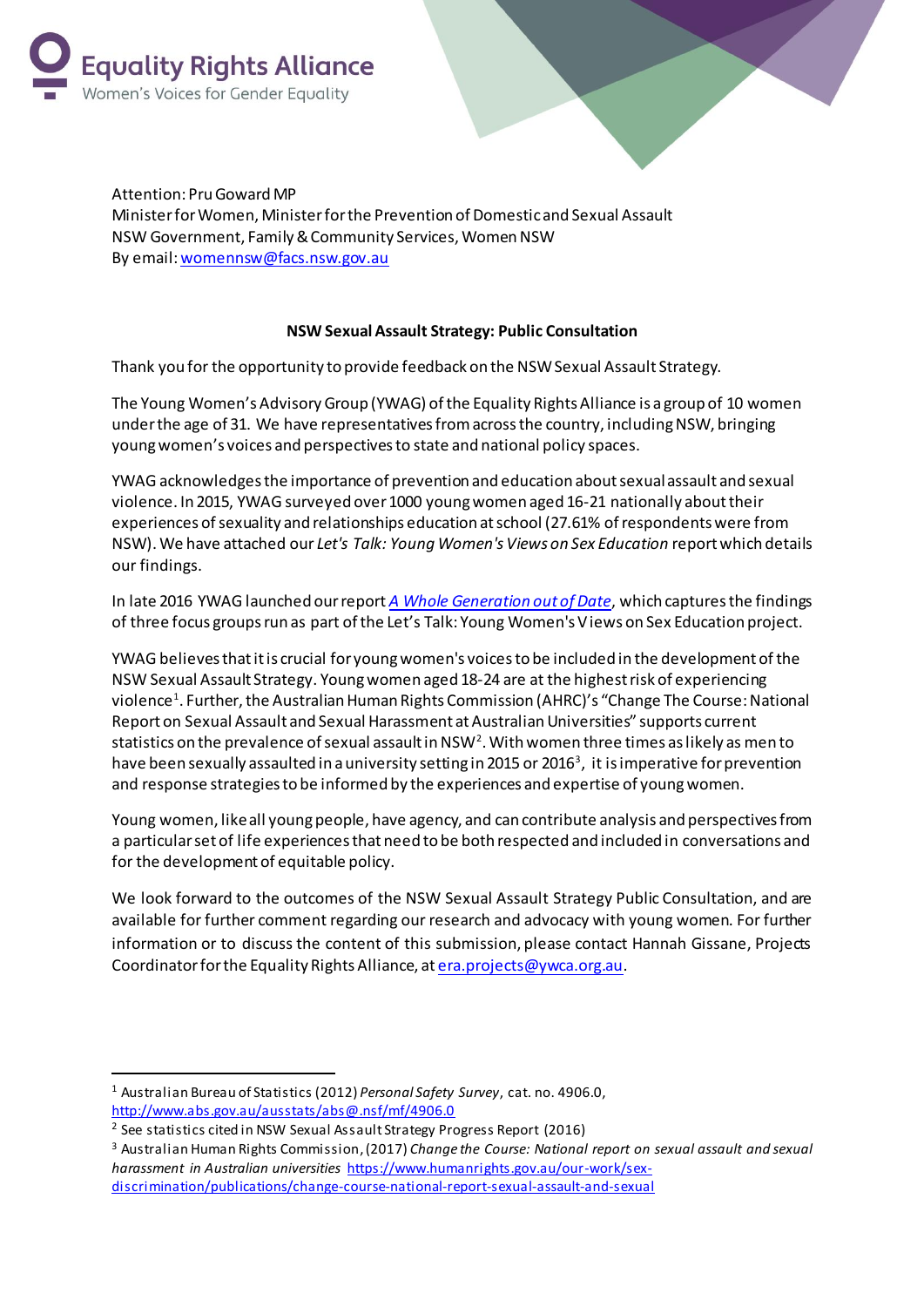

 $\overline{a}$ 

## **Recommendation 1: Comprehensive sexuality and relationships education is a vital strategy for inclusion in the Strategy**

Drawing on primary prevention literature and our consultation with young women, YWAG sees comprehensive sexuality and respectful relationships education within schools as a vital strategy for inclusion in the broader NSW Sexual Assault Strategy. Forty eight per cent of young women surveyed by YWAG in 2015 reported that they did not feel confident in their understanding of consent after sex education in school, so it is imperative to retain and strengthen this content in the curriculum.

Our report provides recommendations for the inclusion of eight key components in sexuality and relationships education. Such education requires resourcing to support quality training, professional development, and support for teachers which is accurate, sensitive, and evidence based training. Further, comprehensivesexuality and relationships education requires accountability from Government to ensure it is accessible across NSW regardless of geographic location, socioeconomic background, cultural background, education sector or religious affiliation.

YWAG recently provided feedback on the NSW Personal Development, Health and Physical Education (PDHPE) K-10 draft syllabus for consultation, emphasising the importance of education in the prevention of interpersonal, domestic and family violence.

## **Recommendation 2: Image-based abuse should be considered in the development of the Strategy**

Image-based abuse, including the non-consensual sharing of intimate images,should be understood as an act of technology-facilitated sexual harassment, violence or abuse. There is an emerging view that this abuse should be considered on the spectrum of sexual violence $^{\text{4}}$ . A recent report from RMIT found that young people and lesbian, gay and bisexual people, are particularly at risk of image based abuse<sup>5</sup>. Moreover, we note that like other forms of sexual violence, the non-consensual sharing of images is a gendered practice, as it is primarily perpetrated by men, and because the social costs to women are greater when their images are shared  $^6$  .

The NSW Sexual Assault Strategy should include actions to respond to image-based abuse, support victims of such abuse, and prevent its occurrence.

<sup>4</sup> McGlynn, C., Rackley, E., and Houghton, R. (2017) 'Beyond 'Revenge Porn': The Continuum of Image-Based Sexual Abuse'. *Feminist Legal Studies*. 1-22. <https://doi.org/10.1007/s10691-017-9343-2>

<sup>5</sup> Henry, N., Powell, A., and Flynn. A. (2017) *Not just 'revenge pornography': Australians' experiences of image-based abuse.* Victoria: RMIT.

<sup>6</sup> See Henry, N., and Powell, A. (2014) 'Beyond the 'sext': Technology-facilitated sexual violence and harassment against adult women'. *Australian & New Zealand Journal of Criminology* 48 (1):104-118; Walker, S., Sanci, L., and Temple-Smith, M. (2013) 'Sexting: Young Women's and Men's Views on Its Nature and Origins'. *Journal of Adolescent Health* 52:697-701; Powell, A., and Henry, N. (2014) 'Blurred Lines? Responding to 'Sexting' and Gender-based Violence among Young Peopl'e. *Children Australia* 39 (2):119-124.; and Henry, N. Powell, and Flynn. A. (2017) 'Not just 'revenge pornography': Australians' experiences of image-based abuse'. Victoria: RMIT.